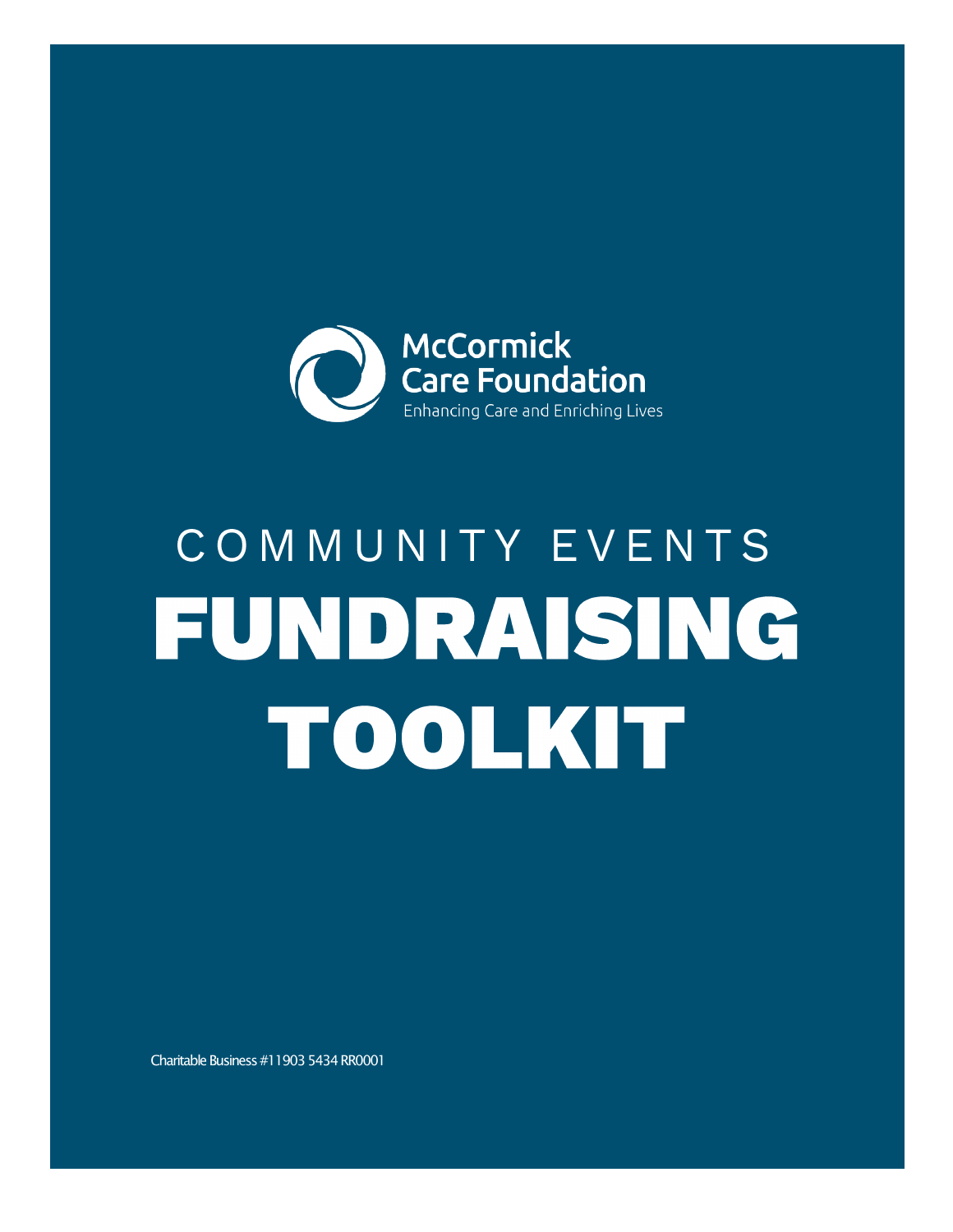

# **THANK YOU!**

# For making an impact with McCormick Care Foundation

Thank you for raising money for McCormick Care Foundation. Since you've chosen us, we want to make it easy for you.

This fundraising toolkit is a step-by-step guide that will help you plan and organize from start to finish so that your event is a big success.

When you support McCormick Care Foundation, you are joining a committed, passionate community of supporters who believe quality of life at every age is possible. Each year, we enrich the lives and provide enhanced care to individuals living with dementia, residents and their families who seek our support for everything from personal care to the most complex and varied forms of dementia.

And through the discoveries made by our research partners, and by educating tomorrow's leaders in dementia and long-term care, we are ensuring people with dementia lead meaningful lives and create a caring community in which our clients, residents, family members and caregivers feel a sense of safety, belonging and purpose. The generous support of our donors makes this possible.

On behalf of all of us at McCormick Care Foundation, thank you very much for your dedication to dementia and long-term care.

ancoch.

Michelle Hancock Executive Director McCormick Care Foundation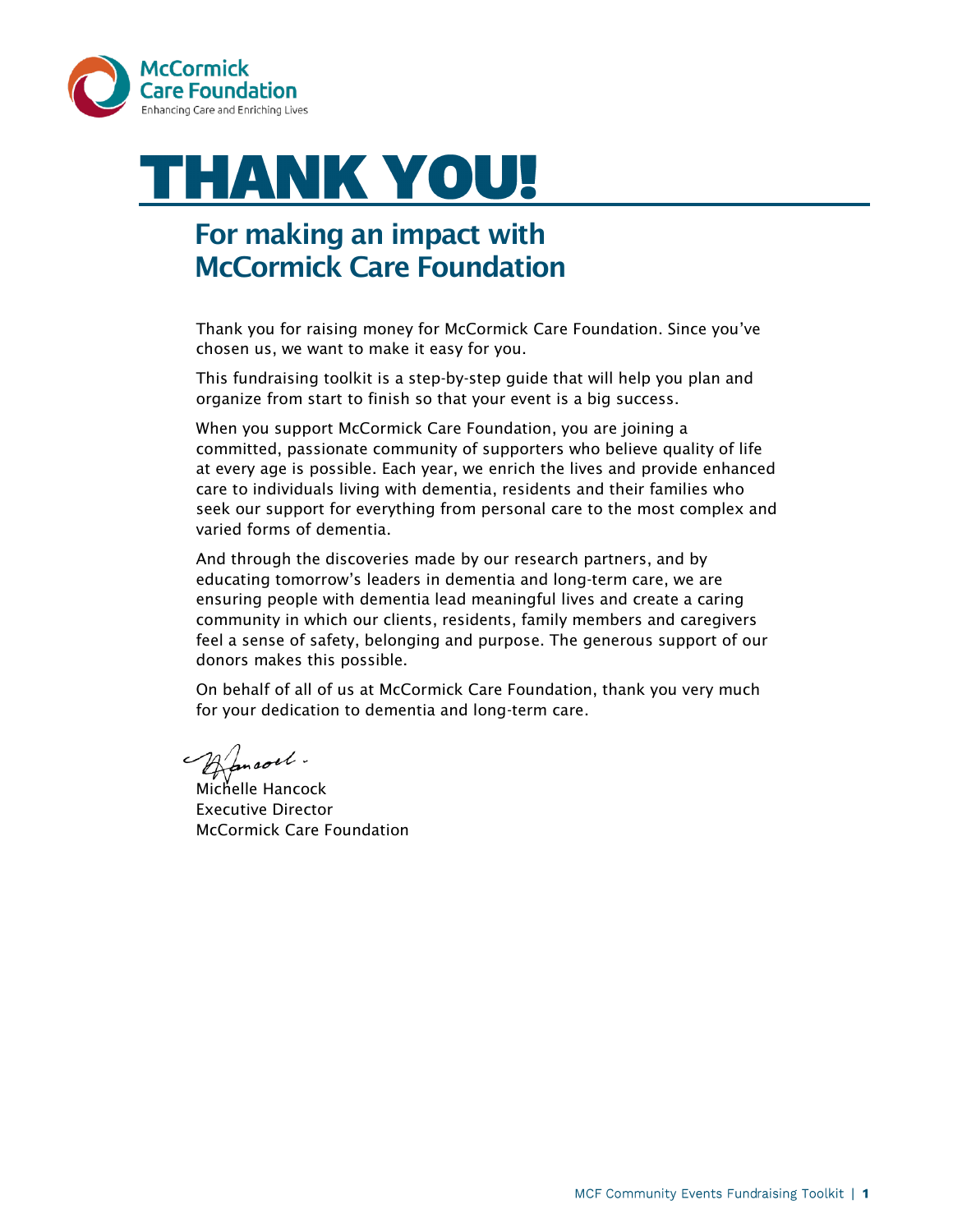

# TEPS TO SUCCES



### Step 1: BRAINSTORM & SET GOALS

Questions to consider to get your brainstorm started:

- What type of event would you like to host?
- What is your fundraising goal?
- How do you plan to go about fundraising?
- For other things to consider please check out our **action plan**.



### Step 2: FORM AN EVENT COMMITTEE

Many hands make light work! It will be helpful to bring together likeminded individuals to share tasks that have a variety of skills and experience to make your event a success!



### **Step 3:** SET A DATE AND VENUE

Set a date and time for your event. It's best to use a location that is convenient for you and your attendees. Do a scan of events happening in your area to make sure that your event doesn't conflict with another.

Be mindful of holidays, weather (time of year), transportation issues and the number of participants.



### Step 4: MAKE A BUDGET

Brainstorm and identify your possible sources of income (ticket sales, sponsorship, promotional draw, etc.) and develop an estimate of all potential expenses. These would include venue costs, decoration, food, entertainment. Remember, if you keep your costs down and under control it will enable you to raise a larger amount. You can use our sample budget plan as a reference to develop your own budget.

Please note that all event expenses need to be covered by the event organizer. McCormick Care Foundation will not cover any event expenses.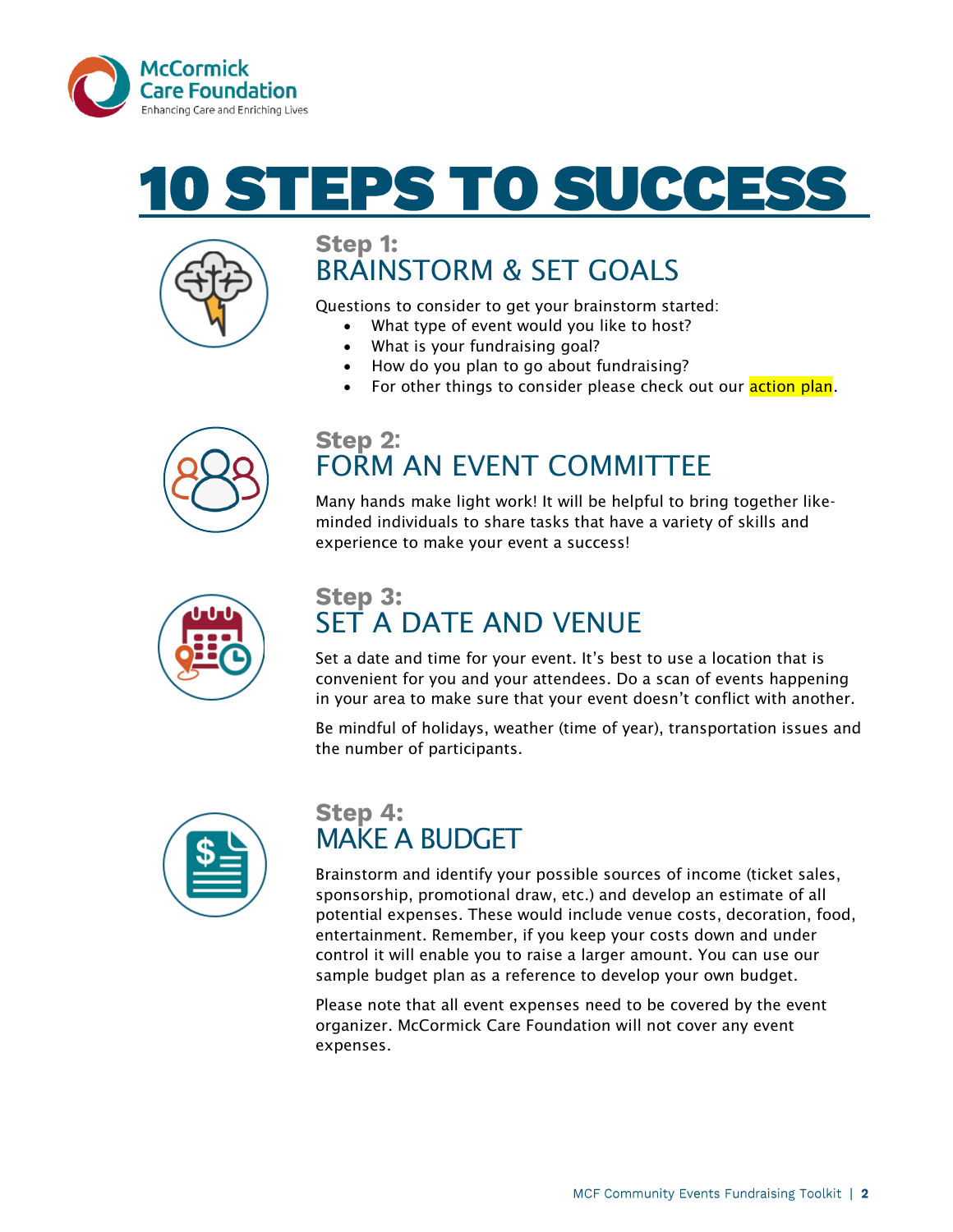



### Step 5: TELL US ABOUT YOUR EVENT

Fill out our event proposal form [online](http://www.sickkidsfoundation.com/get-involved/eventregistration)

Once the form has been submitted, a McCormick Care Foundation Representative will contact you to help you get started. Your McCormick Care Foundation Representative will talk to you about your event plans, share any materials you may need and answer any questions that you may have.



#### Step 6: PLAN AHEAD

Here is an example of a planning check list with accompanying resources that can help you plan your event. Note: Please choose only what is applicable for your event.

- $\Box$  Identify a theme
- $\Box$  Choose a date
- $\Box$  Establish a team/committee
- $\Box$  Create a realistic budget
- $\Box$  Submit an Event Proposal Form
- $\Box$  Develop an action plan
- $\Box$  Identify and solicit sponsors
- $\Box$  Source venues and services
- $\Box$  Set up online fundraising page
- $\Box$  Recruit volunteers
- $\Box$  Create/send out invitations
- $\Box$  Determine rental needs
- □ Determine food/beverage needs
- □ Determine entertainment need
- $\Box$  Decide on décor
- $\Box$  Read about our tax [receipting rules](http://sickkidsfoundation.com/-/media/Files/SKF/PDFs/Get-Involved/Third-Party-Tool-Kit/SickKids-Foundation-Tax-Receipting-Guide.pdf?la=en) [and](http://sickkidsfoundation.com/-/media/Files/SKF/PDFs/Get-Involved/Third-Party-Tool-Kit/SickKids-Foundation-Tax-Receipting-Guide.pdf?la=en)  [regulations](http://sickkidsfoundation.com/-/media/Files/SKF/PDFs/Get-Involved/Third-Party-Tool-Kit/SickKids-Foundation-Tax-Receipting-Guide.pdf?la=en)
- $\Box$  Create "day of" agenda for your event
- $\Box$  Delegate tasks to your committee
- $\Box$  Secure [permits and insurance](http://sickkidsfoundation.com/-/media/Files/SKF/PDFs/Get-Involved/Third-Party-Tool-Kit/Licenses-and-Insurance_FINAL.pdf)
- $\Box$  Promote your event/share your [story](http://sickkidsfoundation.com/-/media/Files/SKF/PDFs/Get-Involved/Third-Party-Tool-Kit/Sample-Press-Release_FINAL.pdf)
- $\Box$  Remember to thank everyone!
- $\Box$  Be proud & celebrate your success!
- $\Box$  Wrap up your financials and submit them to your McCormick Care Foundation Representative
- $\Box$  Meet with your committee to discuss success and challenges to improve your event for next year
- $\Box$  Register your event with us again for next year so we can continue to support.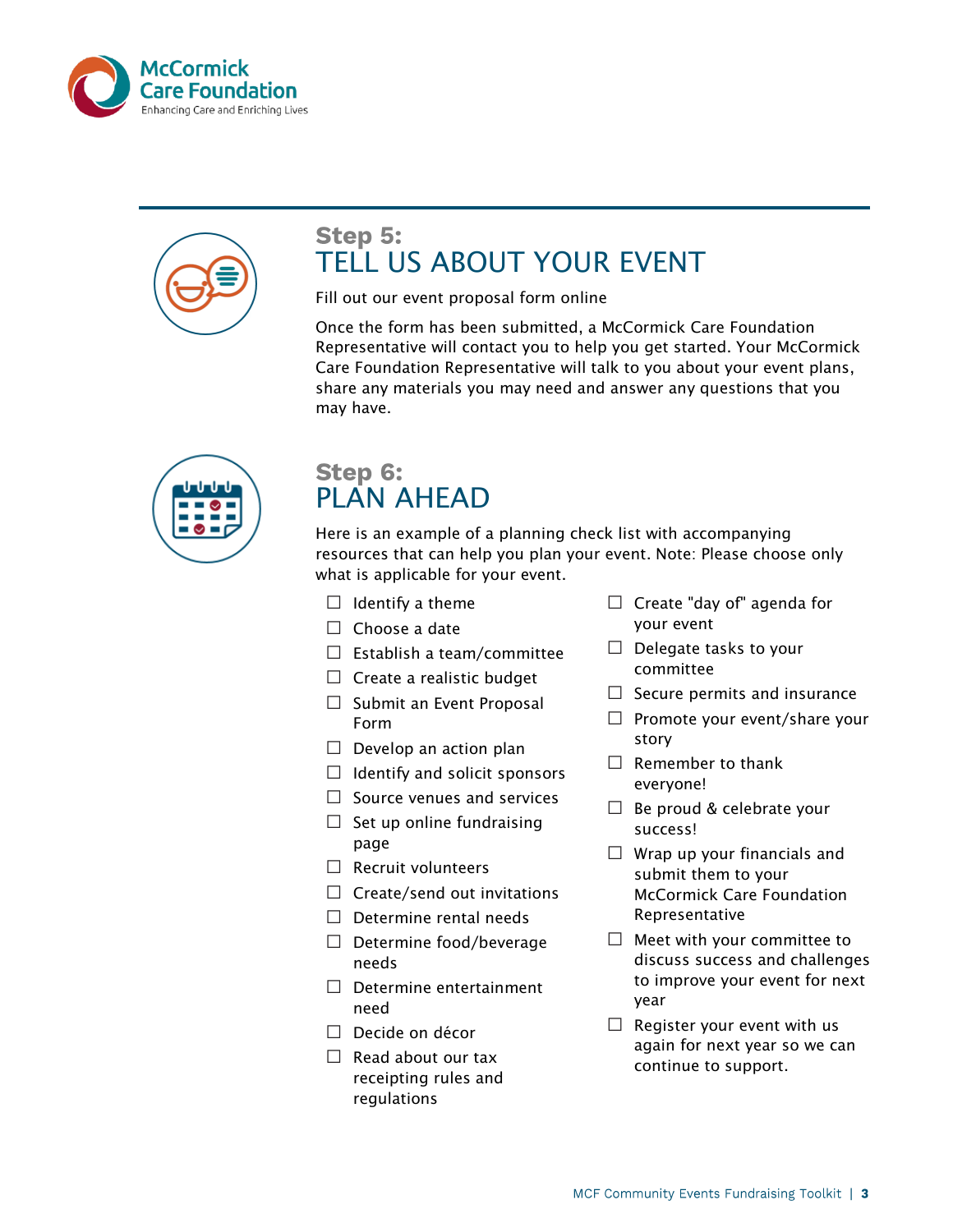



#### **Step 7: FUNDRAISE**

You can either fundraise online, offline or both! Choose whichever works best for you and your audience.

#### ONLINE FUNDRAISING

Online fundraising is an effective and efficient way to engage your supporters and create an easy vehicle to make a contribution to your event. Your McCormick Care Foundation Representative will help you create your own personal or group fundraising page. They will discuss options with you to set up your own personal fundraising page and help you every step of the way.

## OFFLINE FUNDRAISING

You can also collect pledges, cash or cheques, in person at your event or leading up to it. Please ensure cheques are payable to McCormick Care Foundation.

Please make sure to record the donations and donor information accurately. Your McCormick Care Foundation Representative will make sure you have the tools and resources to do so. Collect all of your donations and send these along with your donation form to your McCormick Care Foundation Representative within 60 days of the event.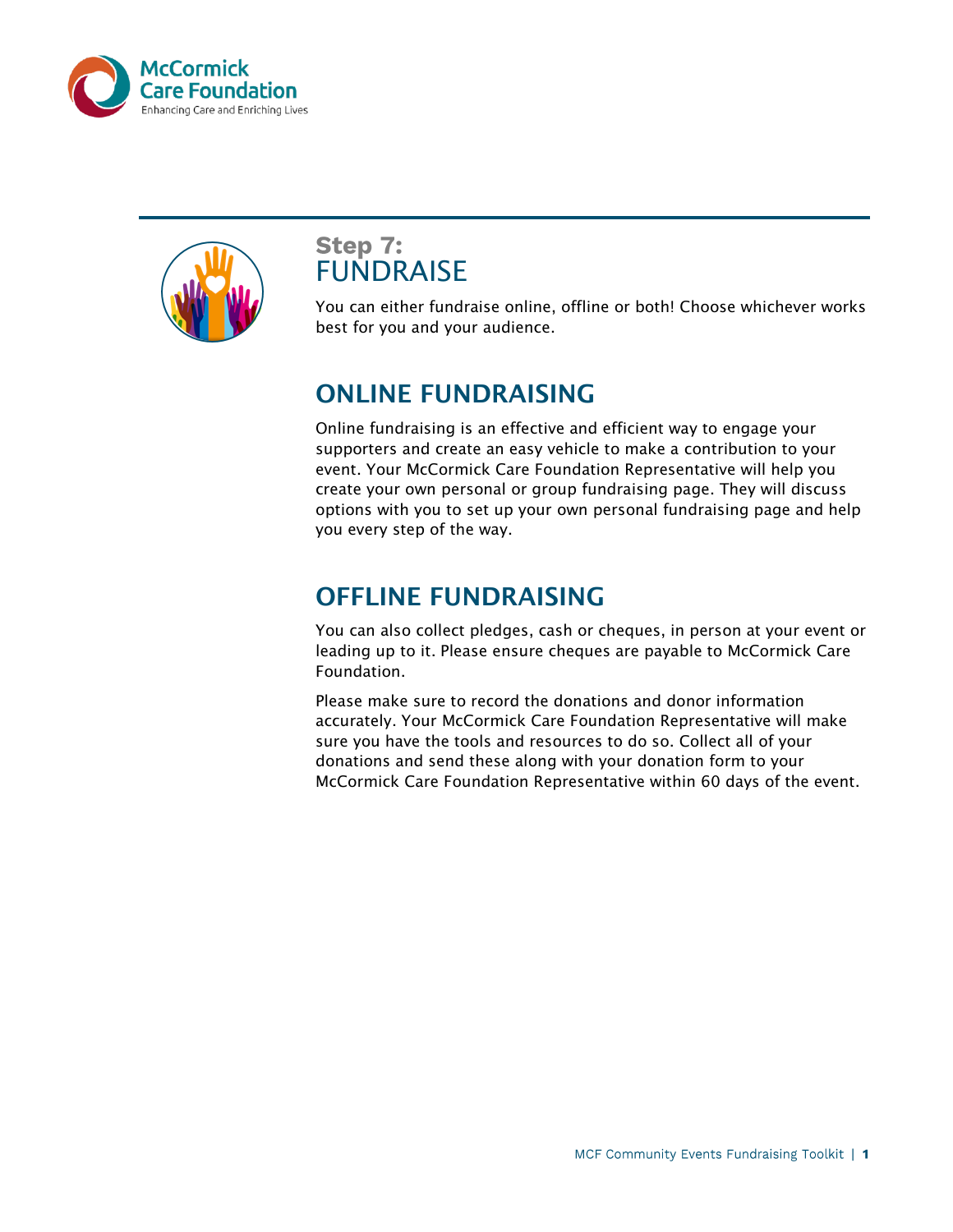







#### **Step 8:** PROMOTE YOUR EVENT

Promote your event as much as possible to get the most out of your fundraiser. Think of the type of audience you want to participate and the best way to engage them. Here are a few things to consider:

SOCIAL MEDIA: promote your event via Facebook, Twitter or Instagram as they can help you get your message out to the community. It's also a great idea to set up an online fundraising page with us that you can link to your social network sites.

MEDIA RELATIONS: There is the potential that your local newspaper or news station may be interested in featuring your event. Use our [media](http://sickkidsfoundation.com/-/media/Files/SKF/PDFs/Get-Involved/Third-Party-Tool-Kit/Media-Advisory-Template_FINAL.pdf)  [advisory template t](http://sickkidsfoundation.com/-/media/Files/SKF/PDFs/Get-Involved/Third-Party-Tool-Kit/Media-Advisory-Template_FINAL.pdf)o give media advance notice of your event.

If pictures or video are to be taken at the event, please be sure to post a sign at your event that indicates your photos may appear on the web. Please include the following text at the bottom of your sign:

*McCormick Care Foundation may use photographs or video or both (the "Images") taken of the participants at this event. By participating in this event, participants are deemed to grant the event organizers and McCormick Care Foundation irrevocable right and unrestricted permission to use and publish the Images of them, on a royalty free and unrestricted basis for any purpose authorized by McCormick Care Foundation, including website use and fundraising use. This grant includes a waiver of moral rights and the rights to modify and/or retouch the Images. Participants fully and without limitation release McCormick Care Foundation from any liability that may arise from the use of the Images. I agree and acknowledge that the Images are also subject to the [Terms of Use i](https://www.mccormickcarefoundation.ca/terms-of-use)n the McCormick Care Foundation website*.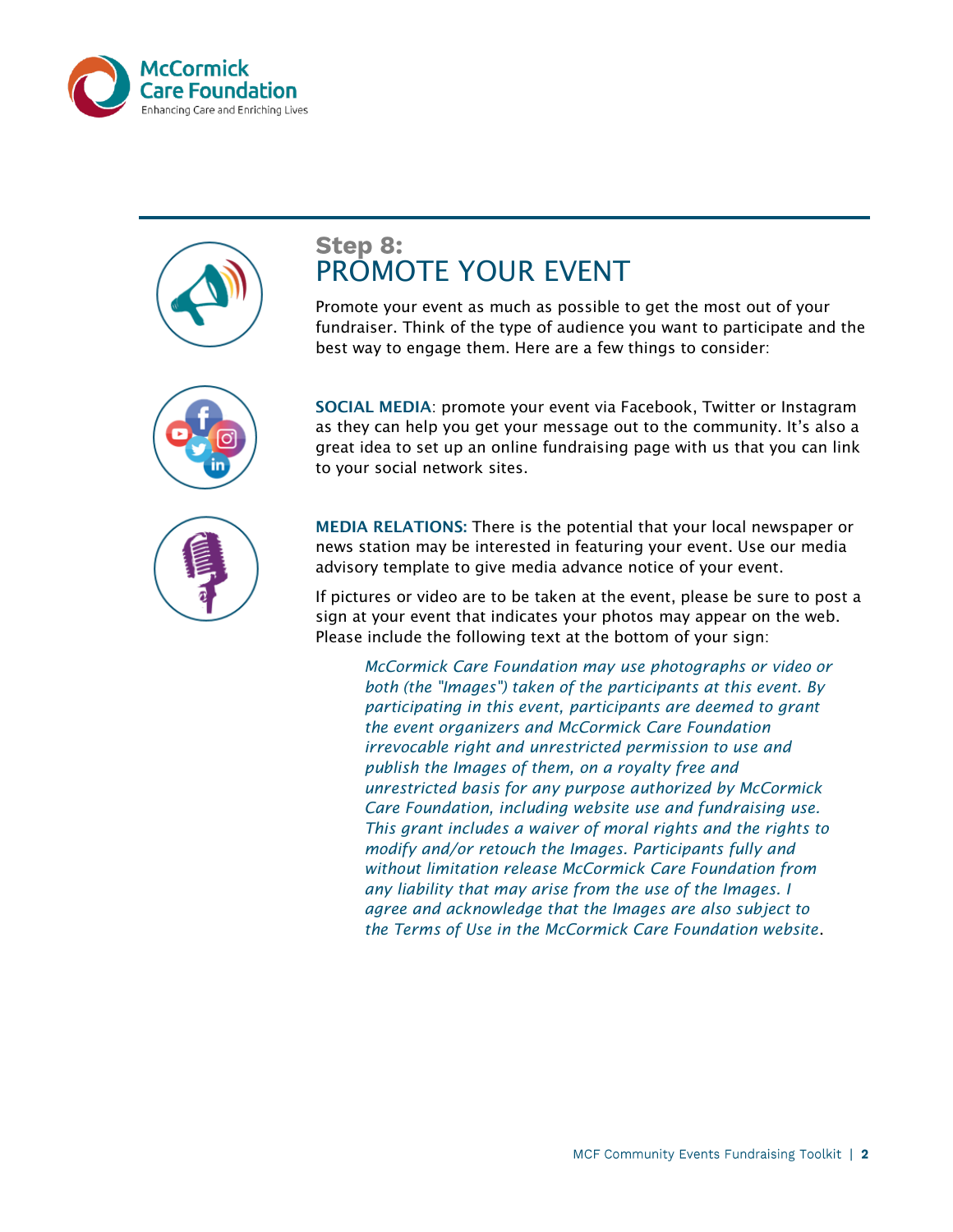



#### **Step 9:** ENJOY YOUR EVENT

Your event day has finally arrived! With your well-thought out planning in advance, make sure you take time to enjoy your event – *you deserve it!*



#### **Step 10:** POST EVENT MANAGEMENT

Collect your funds and wrap up

Now that your event is over it's time to start wrapping up loose ends, pay outstanding invoices and submit the proceeds to McCormick Care Foundation.

Here are some items we suggest thinking about during your wrap up:

- $\Box$  Invoices/payments
- $\Box$  Final budget the fun part, how much did you end up raising?
- $\Box$  Submit proceeds to McCormick Care Foundation within 60 days
- $\Box$  Tax receipts if applicable speak with your McCormick Care Foundation Representative about this in advance of your event
- $\Box$  Evaluate your event with your committee
- $\Box$  Thank your committee
- $\Box$  Thank and acknowledge those who participated in or supported your event, let them know how much you appreciate their support. It's also a good idea to let them know how much your event raised.
- $\Box$  It's important to make your donors and volunteers feel part of your achievement. Your guests will appreciate knowing how their support helped McCormick Care Foundation. You can also provide more information on next year's event at the same time!
- $\Box$  Start planning for next year!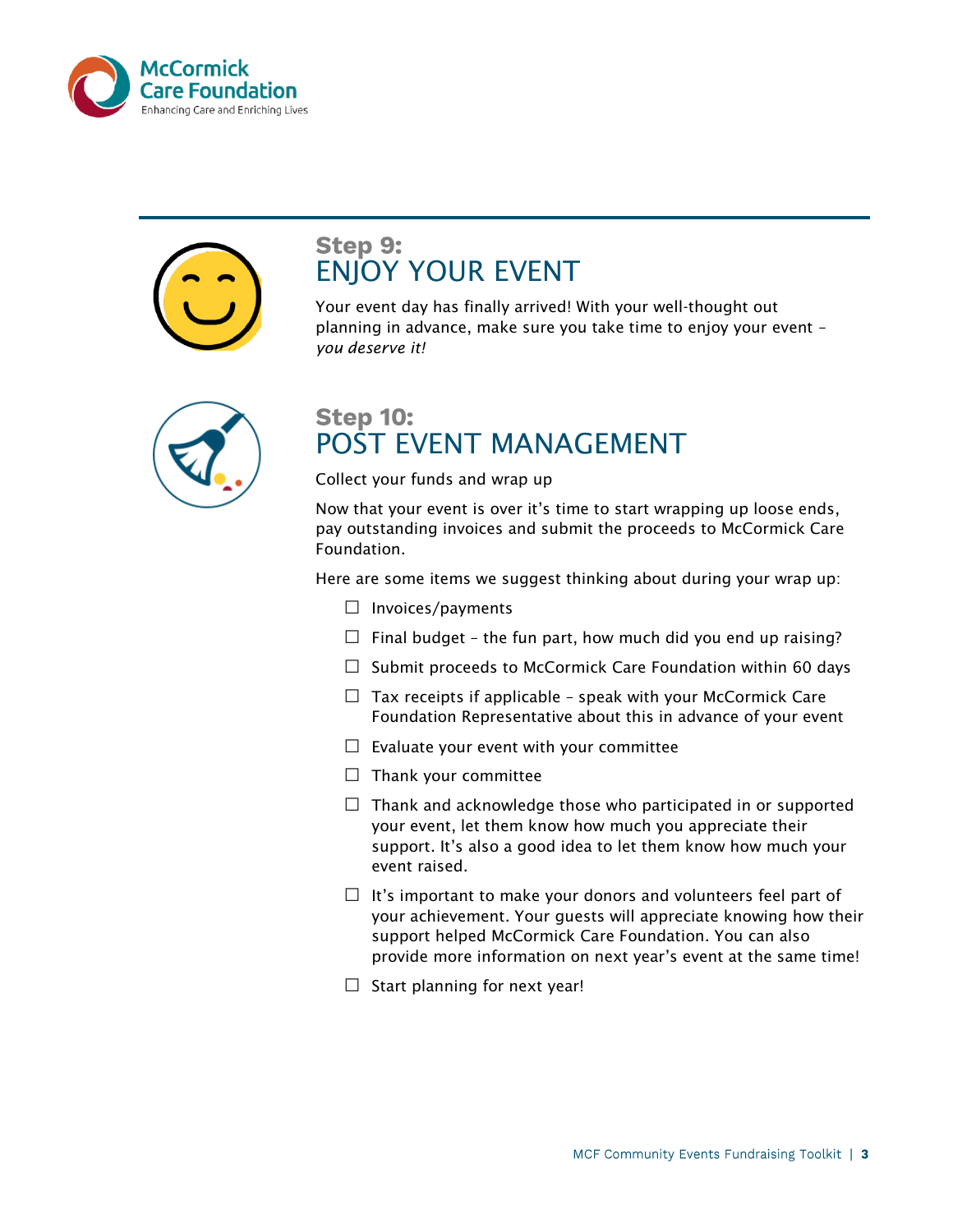

# ADDITIONAL RESOURCES

Learn more about [tax receipting](http://sickkidsfoundation.com/-/media/Files/SKF/PDFs/Get-Involved/Third-Party-Tool-Kit/SickKids-Foundation-Tax-Receipting-Guide.pdf?la=en)[, in-kind donations,](http://sickkidsfoundation.com/-/media/Files/SKF/PDFs/Get-Involved/Third-Party-Tool-Kit/Gift-in-Kind-Form_FINAL.pdf) [sponsorships a](http://sickkidsfoundation.com/-/media/Files/SKF/PDFs/Get-Involved/Third-Party-Tool-Kit/Sample-Sponsorship-Package_FINAL.pdf)nd [licenses and](http://sickkidsfoundation.com/-/media/Files/SKF/PDFs/Get-Involved/Third-Party-Tool-Kit/Licenses-and-Insurance_FINAL.pdf)  [insurances.](http://sickkidsfoundation.com/-/media/Files/SKF/PDFs/Get-Involved/Third-Party-Tool-Kit/Licenses-and-Insurance_FINAL.pdf)

We want to make sure you enjoy your fundraising event experience and want to help you along the way. We have included some sample letters/packages for your reference. Please feel free to use these templates to create your own letters/packages for your specific event. If you have any questions, please feel free to ask your McCormick Care Foundation Representative for advice and guidance and they will be happy to assist you.

Below is a list of all our available sample templates:

- $\square$  Sponsorship
- $\Box$  Fundraising Letter
- □ Thank You Letter
- $\Box$  Action Plan
- □ Budget Plan

#### **Need more tips on how to fundraise?** Ask your McCormick Care Foundation Representative!

# **HANKYOU!**

McCormick Care Foundation truly appreciates that you share our goal: Enhancing Care and Enriching Lives. We move closer to this goal when we act as a community, and there's no better expression of community than an event.

An event brings a great number of people together, and together is the best way to make a difference in the lives of individuals living with dementia and their families in our community and beyond.

*We look forward to working with you.*